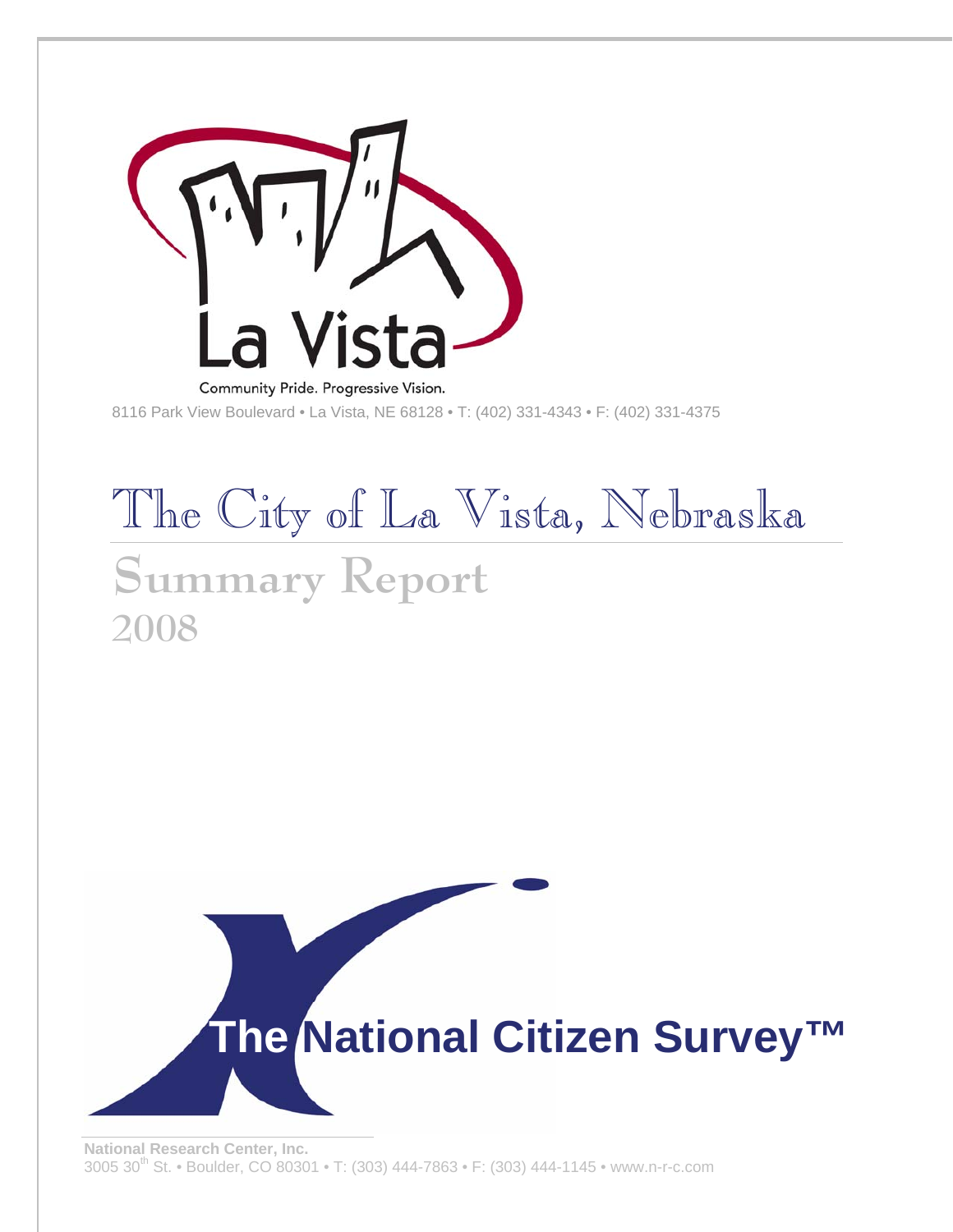# **TABLE OF CONTENTS**

| $\mathbb{P}\text{rofile of La Vista}, \qquad \qquad \frac{7}{9}$ |
|------------------------------------------------------------------|
|                                                                  |
|                                                                  |
|                                                                  |
|                                                                  |
|                                                                  |
|                                                                  |
|                                                                  |
|                                                                  |
|                                                                  |
|                                                                  |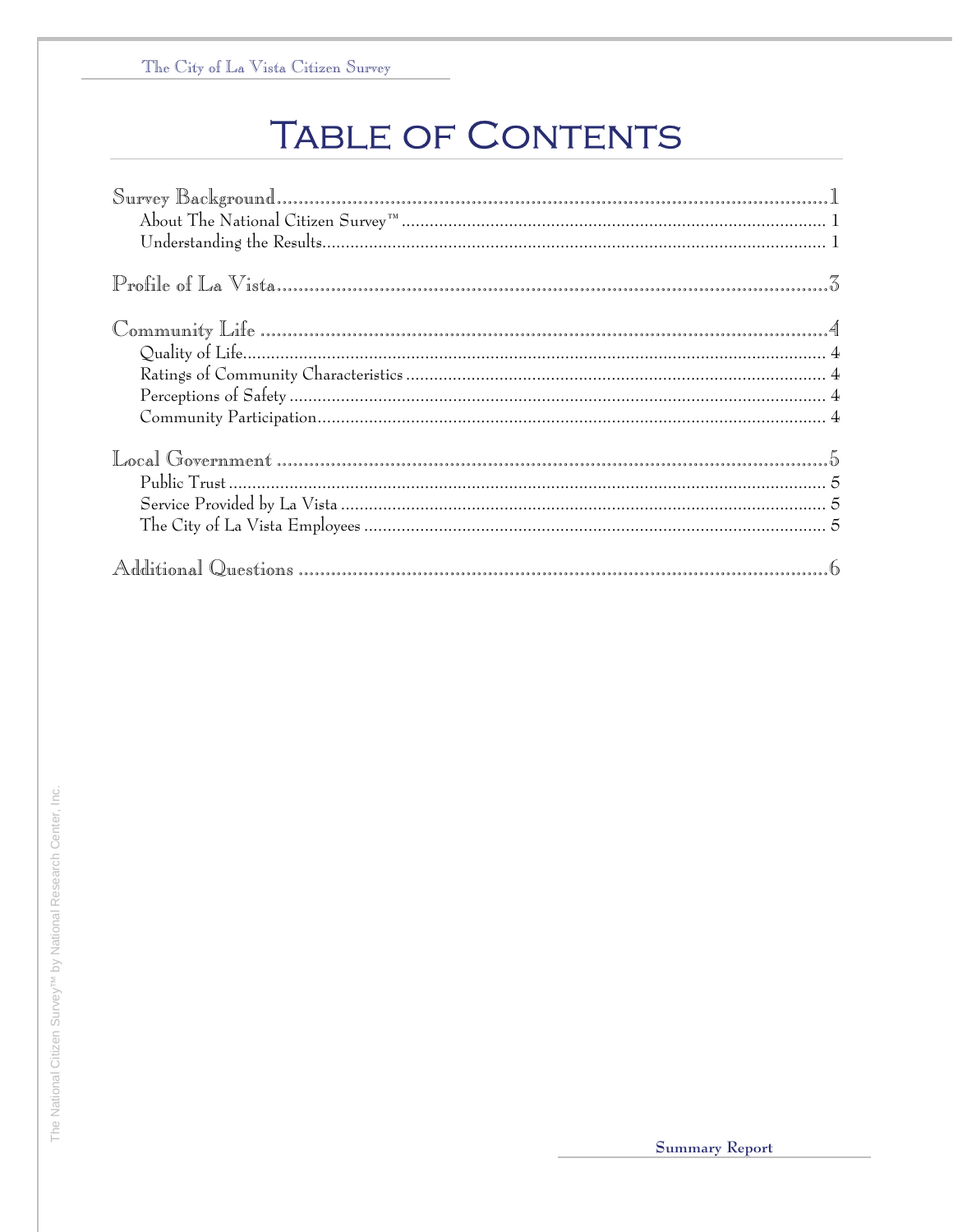# Survey Background

#### About The National Citizen Survey™

The National Citizen Survey™ (The NCS™) is a collaborative effort between National Research Center, Inc. (NRC) and the International City/County Management Association (ICMA).

#### Understanding the Results

#### **Survey Administration**

Following the mailing of a pre-survey notification postcard to a random sample of 1,200 households, surveys were mailed to the same residences approximately one week later. A reminder letter and a new survey were sent to the same households after two weeks. Of the mailed postcards, 84 were undeliverable due to vacant or "not found" addresses. Completed surveys were received from 350 residents, for a response rate of 31%. Typically, the response rates obtained on citizen surveys range from 25% to 40%.

It is customary to describe the precision of estimates made from surveys by a "level of confidence" (or margin of error). The 95 percent confidence level for this survey of 350 residents is generally no greater than plus or minus 5 percentage points around any given percent reported for the entire sample.

The results were weighted to reflect the demographic profile of all residents in the City of La Vista. (For more information on the survey methodology, see Appendix B in the Report of Results. A copy of the survey materials can be found in Appendix C of the Report of Results.)

#### **Use of the "Excellent, Good, Fair, Poor" Response Scale**

The scale on which respondents are asked to record their opinions about service and community quality is "excellent," "good," "fair" or "poor" (EGFP). While symmetrical scales often are the right choice in other measurement tasks, we have found that ratings of almost every local government service in almost every jurisdiction tend, on average, to be positive (that is, above the scale midpoint). Therefore, to permit finer distinctions among positively rated services, EGFP offers three options across which to spread those ratings. EGFP is more neutral because it requires no positive statement of service quality to judge (as agree-disagree scales require) and, finally, EGFP intends to measure absolute quality of service delivery or community quality (unlike satisfaction scales which ignore residents' perceptions of quality in favor of their report on the acceptability of the level of service offered).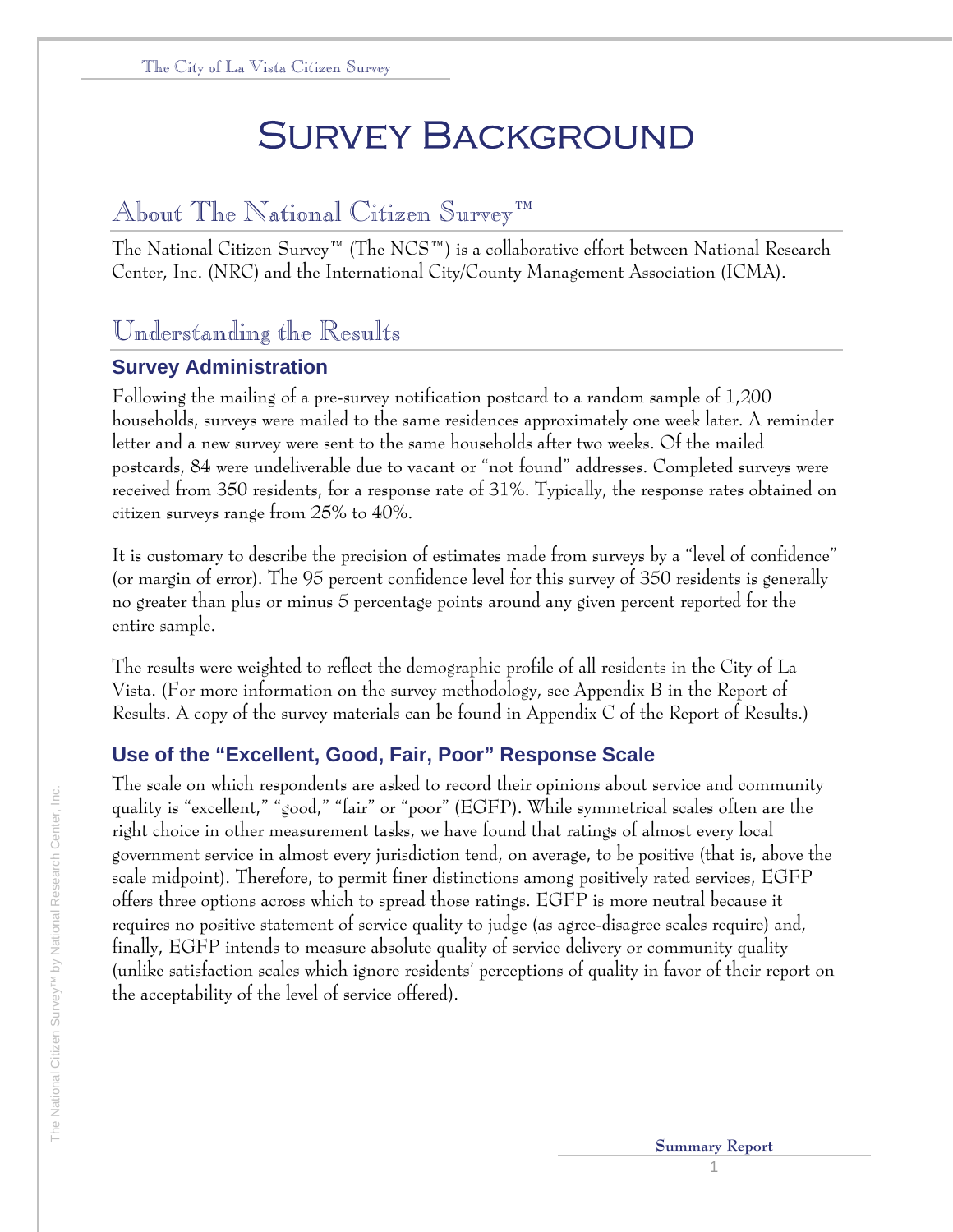The City of La Vista Citizen Survey

Survey Background

#### **Putting Evaluations onto a 100-Point Scale**

Although responses to many of the evaluative questions were made on a 4 point scale with 1 representing the best rating and 4 the worst, many of the results in this summary are reported on a common scale where 0 is the worst possible rating and 100 is the best possible rating. If everyone reported "excellent," then the result would be 100 on the 100-point scale. Likewise, if all respondents gave a "poor" rating, the result would be 0 on the 100-point scale. If the average rating for quality of life was "good," then the result would be 67 on a 100-point scale; "fair" would be 33 on the 100-point scale. The 95 percent confidence interval around an average score on the 100-point scale is no greater than plus or minus 3 points based on all respondents.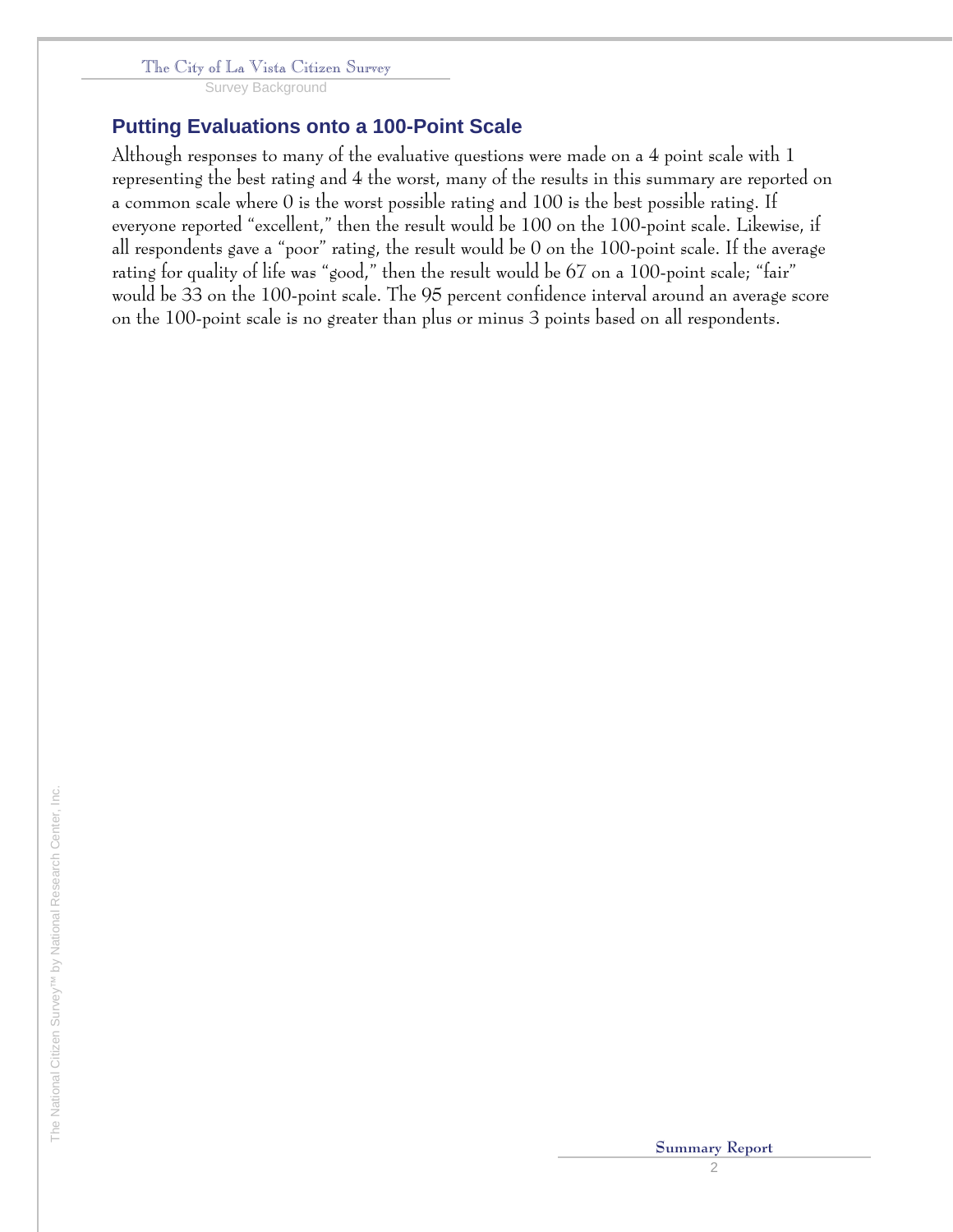### PROFILE OF LA VISTA

As assessed by the survey, about 18% of La Vista residents have lived in the community for more than 20 years and 62% are over age 34. Another 11% are over age 64. Eighty-four percent are currently employed; 43% rent; 57% own and 60% live in detached single family homes. Over 81% of La Vista residents have at least some college and 59% have annual household incomes above \$50,000. Four percent of La Vista residents reported that they are Spanish, Hispanic or Latino and 95% said they are White or Caucasian.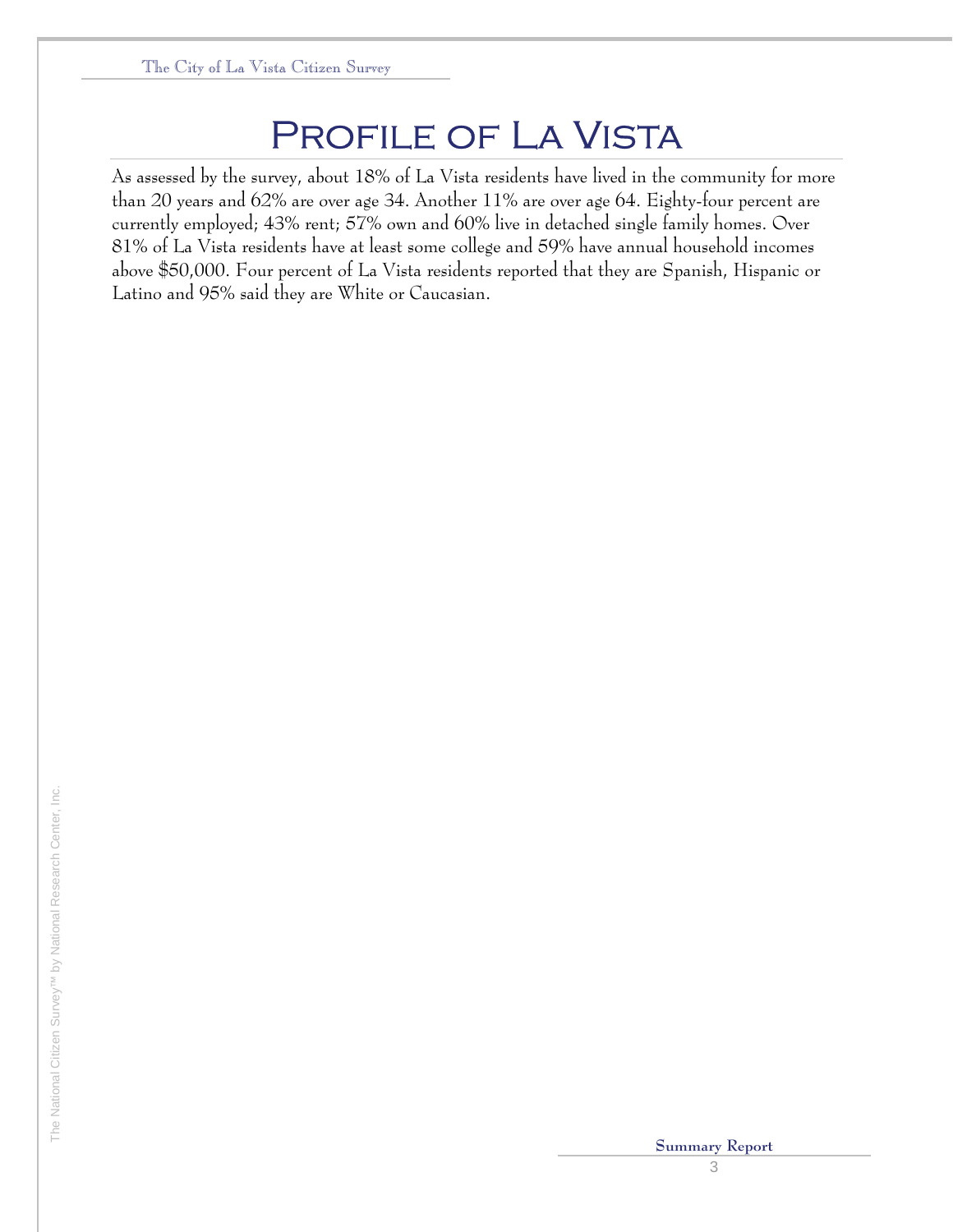# **COMMUNITY LIFE**

The National Citizen Survey™ contained many questions related to the life of residents in the community. Survey participants were asked to rate their overall quality of life, as well as other aspects of quality of life in La Vista. They also evaluated characteristics of the community, and gave their perceptions of safety in the City of La Vista. The questionnaire assessed use of the amenities of the community and involvement by respondents in the civic and economic life of La Vista.

### Quality of Life

When asked to rate the overall quality of life in La Vista, 28% of respondents thought it was "excellent." Only 1% rated overall quality of life as "poor." La Vista as a place to raise children received an average rating of 75 on a 100-point scale.

### Ratings of Community Characteristics

The highest rated characteristics of La Vista were overall quality of new development, educational opportunities, overall appearance, and overall image/reputation. When asked about potential problems in La Vista, the three concerns rated by the highest proportion of respondents as a "major problem" were taxes, drugs, and unsupervised youth. The rate of population growth in La Vista was viewed as "too fast" by 16% of respondents, while 8% thought it was "too slow."

### Perceptions of Safety

When evaluating safety in the community, 84% of respondents felt "somewhat" or "very safe" from violent crimes in La Vista. In their neighborhood after dark, 85% of survey participants felt "somewhat" or "very safe."

As assessed by the survey, 13% of households reported that at least one member had been the victim of one or more crimes in the past year. Of those who had been the victim of a crime, 75% had reported it to police.

### Community Participation

Participation in the civic, social and economic life of La Vista during the past year was assessed on the survey. Among those completing the questionnaire, 16% reported volunteering in the past year.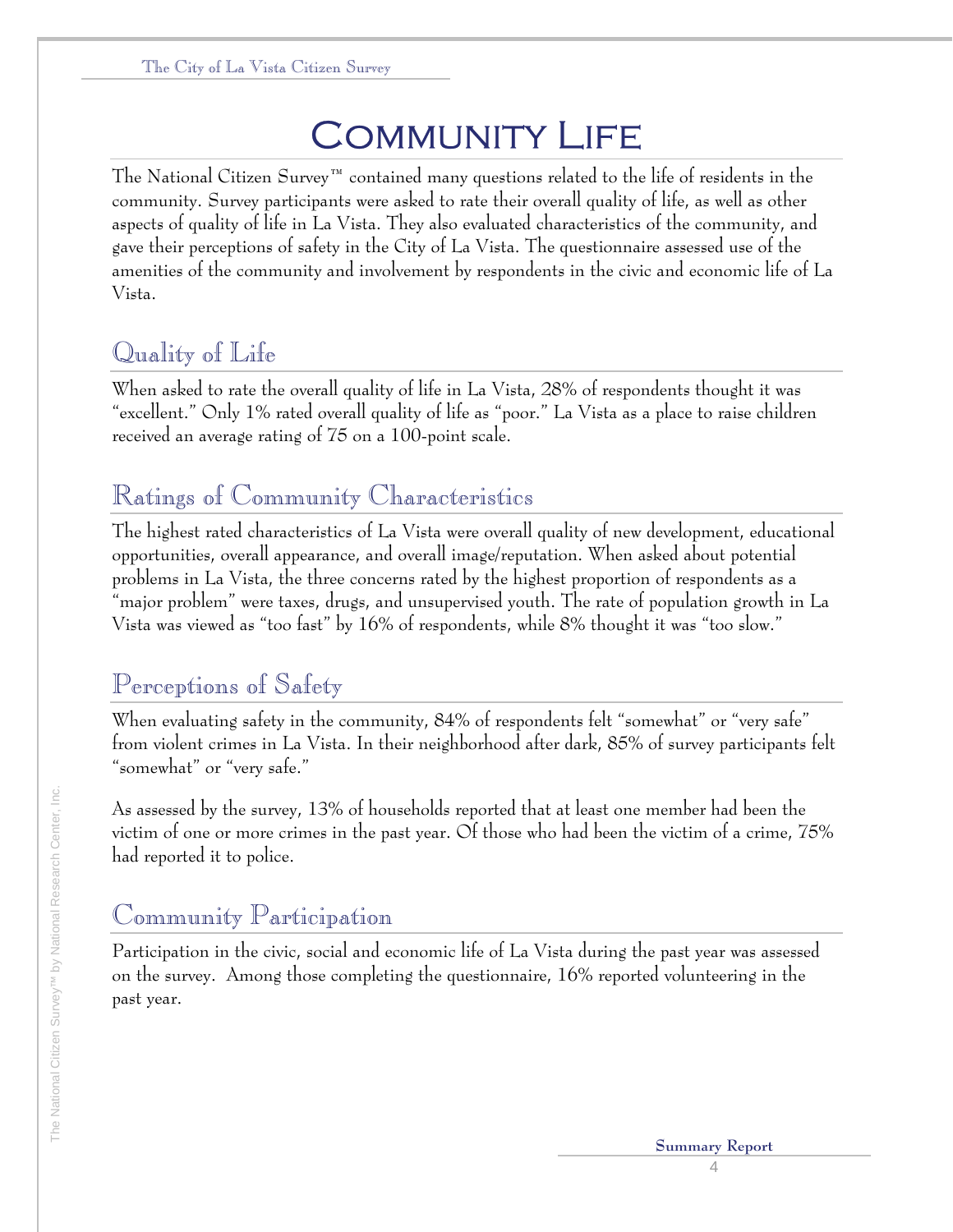# Local Government

Several aspects of the government of the City of La Vista were evaluated by residents completing The National Citizen Survey™. They were asked how much trust they placed in their local government, and what they felt about the services they receive from the City of La Vista. Those who had any contact with a City of La Vista employee in the past year gave their impressions of the most recent encounter.

### Public Trust

When asked to evaluate whether they were pleased with the overall direction taken by the City of La Vista, residents gave an average rating of 73 on a 100-point scale.

#### Service Provided by La Vista

The overall quality of services provided by the City of La Vista was rated as 70 on a 100-point scale.

#### The City of La Vista Employees

Impressions of the City of La Vista employees were assessed on the questionnaire. Those who had been in contact with a City of La Vista employee in the past year (47%) rated their overall impression as 72 on a 100-point scale.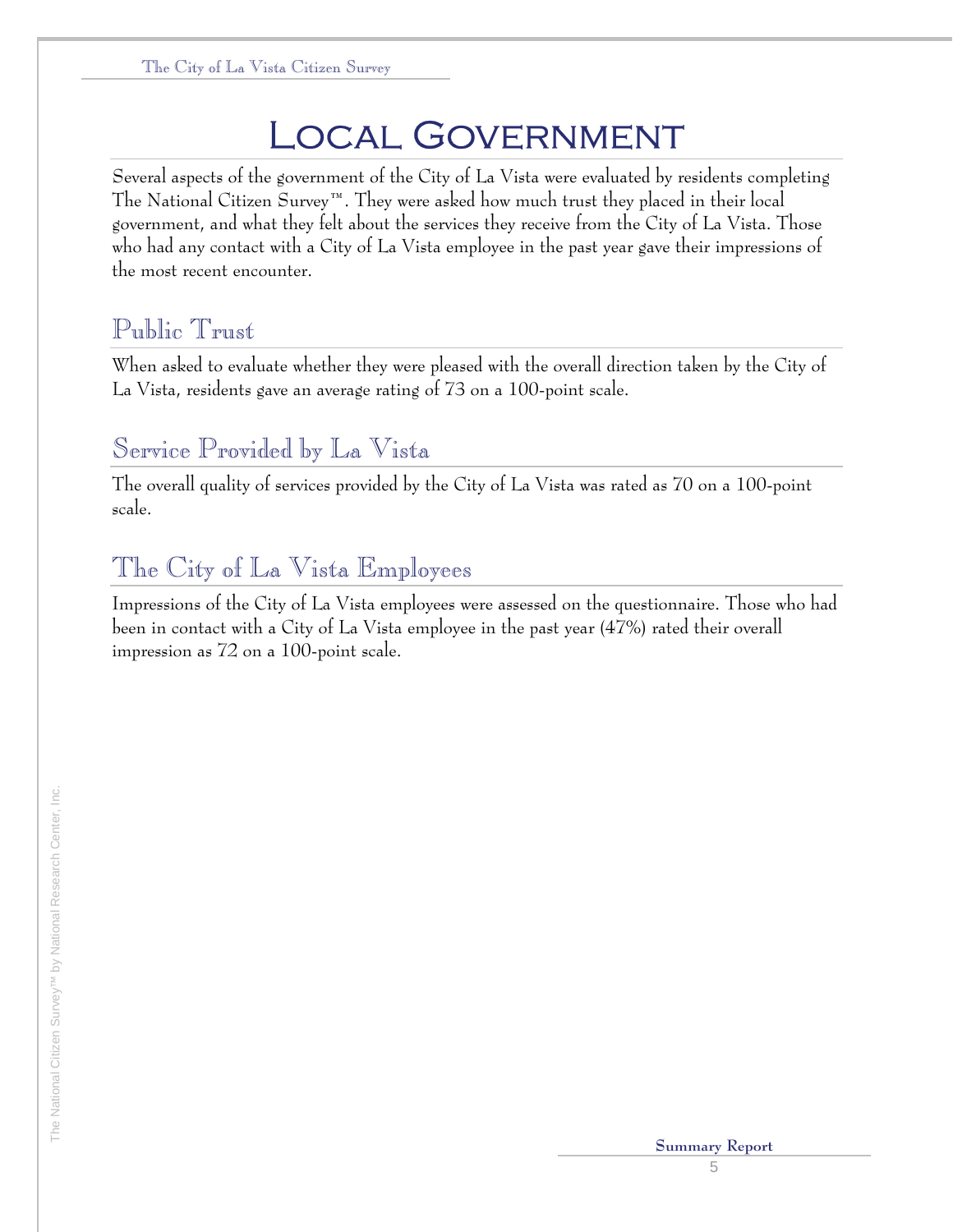# **ADDITIONAL QUESTIONS**

Three additional questions were asked by the City of La Vista as listed below. The results for these questions are also available in the Report of Results.

| <b>Policy Question #1</b>                       |                                                                                                                                                                                                            |  |  |
|-------------------------------------------------|------------------------------------------------------------------------------------------------------------------------------------------------------------------------------------------------------------|--|--|
|                                                 | A proposal for a new aquatic facility to replace the existing swimming pool has<br>been made available for public review and comment. To what extent do you<br>support or oppose the new aquatic facility? |  |  |
| Strongly<br>support                             | 39%                                                                                                                                                                                                        |  |  |
| Somewhat<br>support                             | 41%                                                                                                                                                                                                        |  |  |
| Somewhat<br>oppose                              | 7%                                                                                                                                                                                                         |  |  |
| Strongly<br>oppose                              | 13%                                                                                                                                                                                                        |  |  |
| Total                                           | 100%                                                                                                                                                                                                       |  |  |
| Note: "don't know" responses have been removed. |                                                                                                                                                                                                            |  |  |

| <b>Policy Question #2</b> |
|---------------------------|
|---------------------------|

**Funding for a new aquatic facility would require a bond issue. The cost estimate for the current concept is \$8.5 million, resulting in a property tax increase of \$113 annually for a home valued at \$150,000. To what extent would you support or oppose this bond issue?** 

| Strongly<br>support                             | 17%  |  |  |
|-------------------------------------------------|------|--|--|
| Somewhat<br>support                             | 29%  |  |  |
| Somewhat<br>oppose                              | 22%  |  |  |
| Strongly<br>oppose                              | 32%  |  |  |
| Total                                           | 100% |  |  |
| Note: "don't know" responses have been removed. |      |  |  |